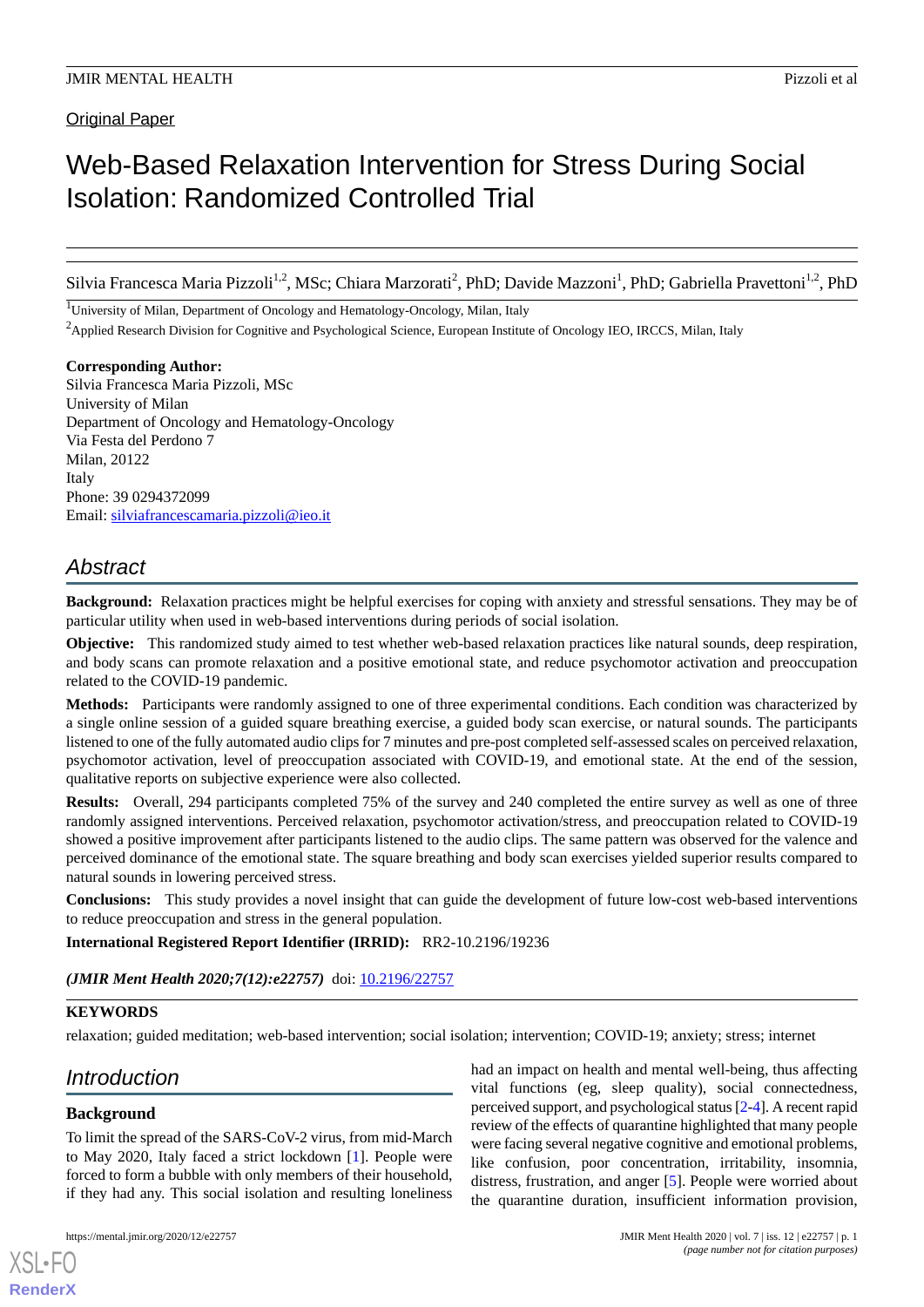economic problems, and stigma. The associated negative effects had an impact on biopsychosocial functioning, sometimes even leading to depressive or posttraumatic stress symptoms [\[5,](#page-10-3)[6\]](#page-10-4).

The lack of a vaccine, the high chance of contagion, and the severity of symptoms—sometimes resulting in death—increased risk perception. In all high-risk situations, cognitive and rational thinking interacts with emotional appraisals, thus affecting people's state of mind: individuals feel vulnerable and may experience fear for themselves and for their loved ones [\[7](#page-10-5),[8\]](#page-10-6). Both physical and psychological dimensions are affected by the sense of uncertainty and the threat of contracting the virus. In a similar emergency condition, it is not uncommon that people may also experience a psychophysiological hyperactivation, thus paying excessive attention to bodily sensations and enhancing their perceptions [[9\]](#page-10-7). Overall, COVID-19 and social isolation have led to negative side effects, causing widespread concern and psychophysiological reactions [\[5](#page-10-3)].

Starting from these premises, it appeared of primary importance to develop efficacious interventions aimed at reducing the possible preoccupations about COVID-19 and the associated psychophysiological activation.

In this regard, previous studies demonstrated that interventions based on natural sounds, respiration, and meditation helped individuals to alleviate the effects of stress by reducing physiologic arousal and restoring autonomic balance [\[10](#page-10-8)[-13](#page-10-9)].

In fact, listening to natural sounds significantly reduces human stress processes [\[12](#page-10-10)[-14](#page-10-11)]. For example, the stress recovery theory [[15\]](#page-10-12) posits that physiological (autonomic) and psychological stress are reduced within naturalistic environmental contexts because of human evolutionary adaptation to naturalistic stimuli. On the other hand, guided relaxation techniques represent widely used practices to produce a deep state of relaxation and enhance physical and emotional well-being. Deep breathing exercises and focusing attention on body perception (body scan) are two of the main techniques to reduce hyperarousal and achieve a more relaxed condition. The former may also be defined as "an efficient integrative body-mind training for dealing with stress, anxiety and psychosomatic conditions" [[16\]](#page-10-13); it may help people slow their breathing, take in more oxygen, and reduce the use of shoulder, neck, and upper chest muscles, thus achieving better emotional balance and social adaptation [[17](#page-10-14)]. On the other hand, body scans aim to focus attention on different parts of the body and encourage awareness of the body's sensations, such as pain, tension, warmth, or relaxation  $[18,19]$  $[18,19]$  $[18,19]$ . Applying these interventions to people who are forced into mandatory social isolation may help people become more aware of their mind-body condition and reduce negative effects.

We must add that, due to COVID-19 restrictions, face-to-face interventions were not possible, while web-based interventions represented an important opportunity. The usefulness of web-based interventions is supported by studies showing that online relaxation interventions led to significant results equal to in-person interventions [\[20](#page-10-17),[21\]](#page-10-18). However, a comparison of meditation techniques (eg, natural sounds, respiration, and body scan) in web-based interventions is still missing in the literature.

We chose to employ simple audio clips remotely delivered with auditive natural stimuli (water sounds), which already proved to be effective in facilitating the relieving of psychophysiological activation linked to a psychological stressor [[14\]](#page-10-11), along with two exercises with guiding instructions targeting body awareness and breath frequency control.

#### **Objective**

In this study, we aimed to test and compare the efficacy of three web-based interventions (based on natural sounds, breathing regulation, and body scan, respectively) to assess which intervention was the most effective for the target population. For this purpose, we tested the differences in the stress-reducing efficacy of three audio clips corresponding to the three relaxation practices (square breathing exercise, guided body scan exercise, and natural sounds). Specifically, we expected to find the following: (1) a decrease in the levels of psychomotor activation/stress and of preoccupation about COVID-19, as well as enhanced levels of relaxation and emotional state after exposure to all audio clips, and (2) that guided techniques (square breathing and body scan) would have a greater effect than natural sounds on the abovementioned dimensions.

# *Methods*

#### **Participants and Procedure**

During the first week of May 2020, the invitation to take part in the study was published on Italian social media webpages (specifically, organic posts on WhatsApp, Facebook, LinkedIn, and Instagram). The readers were informed about the general aim of the study and that the study was conducted by researchers from the University of Milan. Potential participants were encouraged both to take part in the study and to share the invitation with their acquaintances. The invitation contained a link to the Qualtrics platform, where a more detailed description was available.

The eligibility criteria to take part in the study were the following: (1) being older than 18 years old, (2) being a proficient Italian speaker, (3) not having any impairment of auditory abilities, and (4) having an appropriate familiarity with computer literacy. Before taking part in the study, participants were asked to read and complete an online consent form.

Participation in the study consisted of three main parts: (1) a short questionnaire containing sociodemographic questions, a baseline anxiety evaluation (trait anxiety, anxiety for physical sensations, body vigilance), and a preintervention evaluation, (2) listening to a 7-minute audio clip, and (3) the postintervention evaluation. The estimated time for participating in the study (completing the three parts) ranged from 12-17 minutes.

Participation in the study was voluntary and participants were informed that they could withdraw from the study at any point in time. The research protocol followed the CONSORT-EHEALTH (Consolidated Standards of Reporting Trials) V1.6 Guidelines [[22\]](#page-10-19) and the principles stated in the Declaration of Helsinki (59th WMA General Assembly, Seoul, 2008). The research protocol was approved by the Ethics Committee of the first author's university on April 30, 2020,

 $XS$  $\cdot$ FC **[RenderX](http://www.renderx.com/)**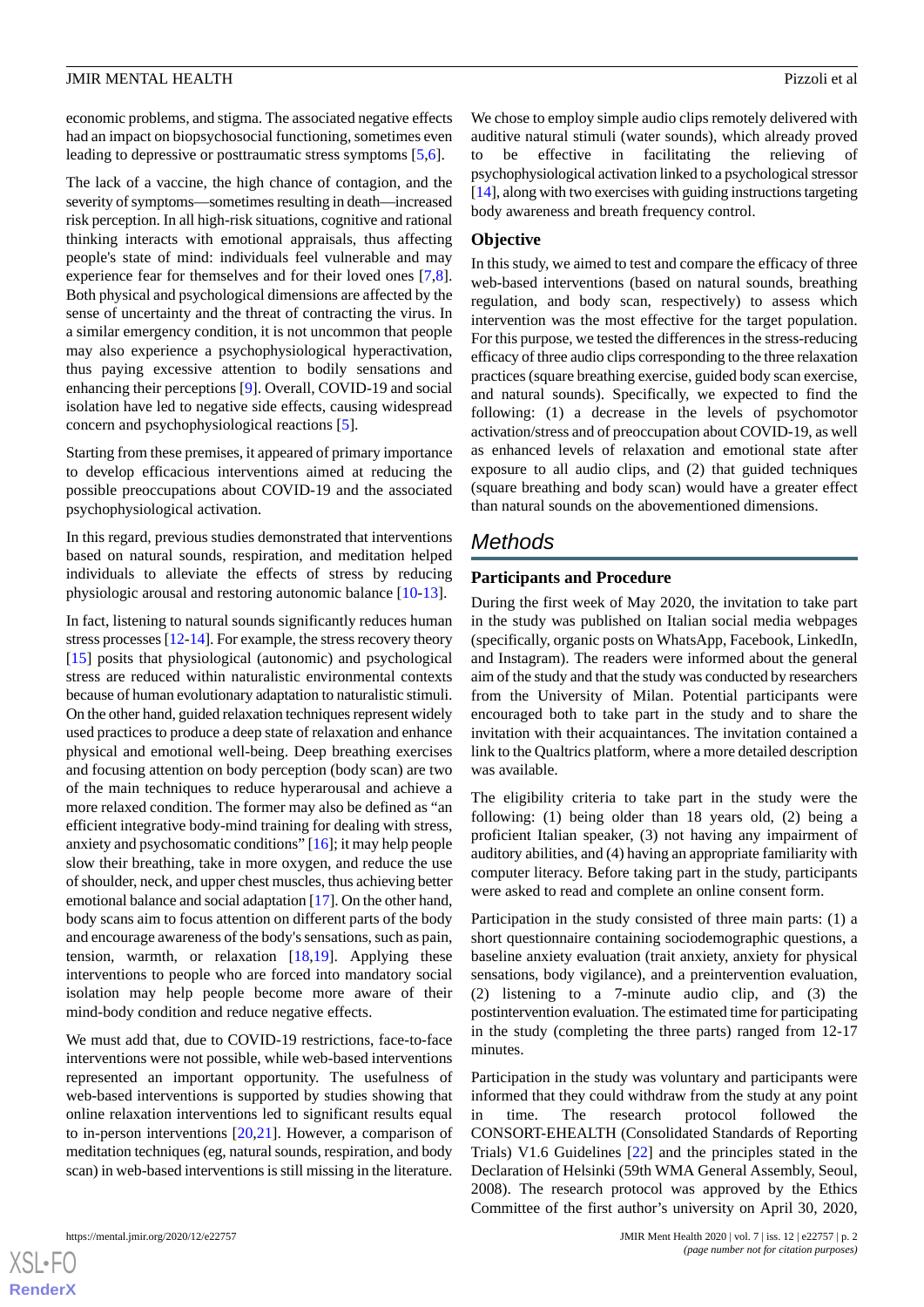and registered with the following International Registered Report Identifier (IRRID): PRR1-10.2196/19236 [\[23](#page-10-20)].

Overall, 294 participants completed at least 75% of the survey. The initial sample was mainly composed of female participants (women: n=216, 73.5%; men: n=78, 26.5%) and participants had a mean age of 39 years (SD 14.6, range 18-78). Overall, 87 (29.6%) of the participants who completed at least 75% of the survey had a chronic disease condition, while 207 (70.4%) had no chronic health issues. Participants were also asked to specify which chronic disease they have. The specific chronic conditions were organized into categories and are reported in [Multimedia](#page-9-0) [Appendix 1](#page-9-0). The three initial groups were homogeneous in sociodemographic variables like gender (χ<sup>2</sup><sub>2</sub>=.91, *P*=.63), age  $(F[2, 291] = 1.59, P = .21)$ , educational level  $(\chi^2_{10} = 5.4, P = .86)$ , marital status ( $\chi^2$ <sub>6</sub>=1.14, *P*=.98), and employment status  $(\chi^2_{6}=3.5, P=.73).$ 

#### **Measures and Design**

#### *Baseline Questionnaire*

After completing the sociodemographic form, participants were asked to report if they had a chronic disease and how much the disease impacted their (perceived) vulnerability to COVID-19. Participants were asked to report their working situation, recent changes in occupational status due to COVID-19 restrictions, and if they had prior experience with relaxation techniques.

Participants were then asked to complete 3 self-assessed questionnaires aimed at measuring their current level of anxiety (trait anxiety), tendency to worry about physical signals and sensations (anxiety for physical sensations), and degree of attention paid to bodily feelings (body vigilance). For the assessment of these aspects, the following self-reported scales were used: the State-Trait Anxiety Inventory form-trait subscale (STAI-Y) [\[24](#page-11-0),[25\]](#page-11-1), the Physical Concerns subscale of the Anxiety Sensitivity Index-3 (ASI-3) [\[26](#page-11-2),[27\]](#page-11-3), and the Body Vigilance Scale (BVS) [\[28](#page-11-4)].

The STAI-Y is a questionnaire of 20 items scored on a 4-point Likert scale (from 1=not at all to 4=very much) [[24,](#page-11-0)[25\]](#page-11-1), and assesses trait anxiety. The total score is calculated as the sum of all the items, after having computed the reverse scores of specific items. A higher total score indicates higher anxiety. The STAI-Y has a good internal consistency and it constitutes a reliable and valid tool for assessing anxiety symptoms in samples of healthy subjects [[29\]](#page-11-5). In our sample, the Cronbach α was .84, indicating a good level of internal consistency.

The Physical Concerns subscale of the ASI-3 is a 6-item subscale and participants use a 5-point Likert scale (from 0=very little to 4=very much) to indicate worry related to specific physical sensations. The total score is the sum of the single items [\[30](#page-11-6)]. In our study, the Physical Concerns subscale had a high Cronbach  $\alpha$  of .88, showing a good level of internal consistency.

Finally, the BVS is 4-item questionnaire (rated on a scale from 0=not at all like me to 10=completely like me) that asks how much attention one usually pays to body sensations. In the fourth item, participants had to rate their attention to 15 body sensations

that are the core physical symptoms for panic attacks [[31\]](#page-11-7). In this study, the internal consistency was .86.

#### *Randomization Procedure*

After completing questionnaires, participants were randomly assigned to one of the three experimental groups via the randomization procedure within Qualtrics. The randomization option was set to enroll the same number of subjects for each condition.

In each experimental condition, participants received a 7-minute audio clip aimed at promoting a state of awareness and relaxation. In the first experimental condition (square breathing), participants heard a recorded voice guiding the regulation of breathing frequency, with the aim of making every breath cycle (inhalation, hold breath, exhalation, hold breath) the same length (4 seconds). In the second experimental condition (body scan), participants listened to an audio clip with a voice that guided participant attention through every part of the body and gently requested that the listener notice and let go of tensions and unpleasant feelings. Both tracks were recorded by a trained mindfulness and yoga expert in collaboration with a psychotherapist and were pretested on 4 subjects to assess how easy the exercise is and its perceived effectiveness. In the final condition (natural sounds), participants were presented with a prerecorded audio clip of natural sounds (rain, water sounds). The scientific literature indicates that exposure to natural sounds may be an important stress reliever, thus promoting a state of relaxation [[12,](#page-10-10)[14\]](#page-10-11).

All audio clips were preceded by instructions regarding the recommended location and body position for the exercises. More precisely, participants were invited to find a quiet room and to sit or lie down on a comfortable chair/sofa. After the instructions, participants were invited to click on the "play" key to start the audio clip.

#### *Pre-Post Evaluation*

As pre-post measures, before and after the audio stimuli, subjects were asked to self-rate their perceived relaxation level, perceived stress, and psychomotor activation degree (ie, motor/physical activity that is secondary to or dependent upon a psychic component and is mostly non–goal-directed [\[32](#page-11-8)]), how much they felt concerned about COVID-19, and to rate 3 specific features of their emotional state. Specifically, participants were requested to rate on 3 Visual Analogue Scales (VAS; 0=not at all, 10=completely) how relaxed they felt, how psychomotor-activated they felt, and how much thoughts related to COVID-19 scared them; furthermore, they completed the Self-Assessment Manikin (SAM) [\[33](#page-11-9)] for emotional states, which is a 3-item visual and nonverbal scale. Valance (from "unpleasurable" to "pleasurable"), intensity/arousal (from "calm" to "excited"), and dominance (from "not in control" to "completely in control" of emotional state) are commonly used to quantify properties of the felt overall emotional state on 1-5 scales of images. To check if participants really listened to the audio clips, they were asked immediately after the recording if they heard the entire clip, a part of it, or nothing.

Finally, all the participants were asked to describe their personal experience and to provide suggestions for future changes.

```
XSL•FO
RenderX
```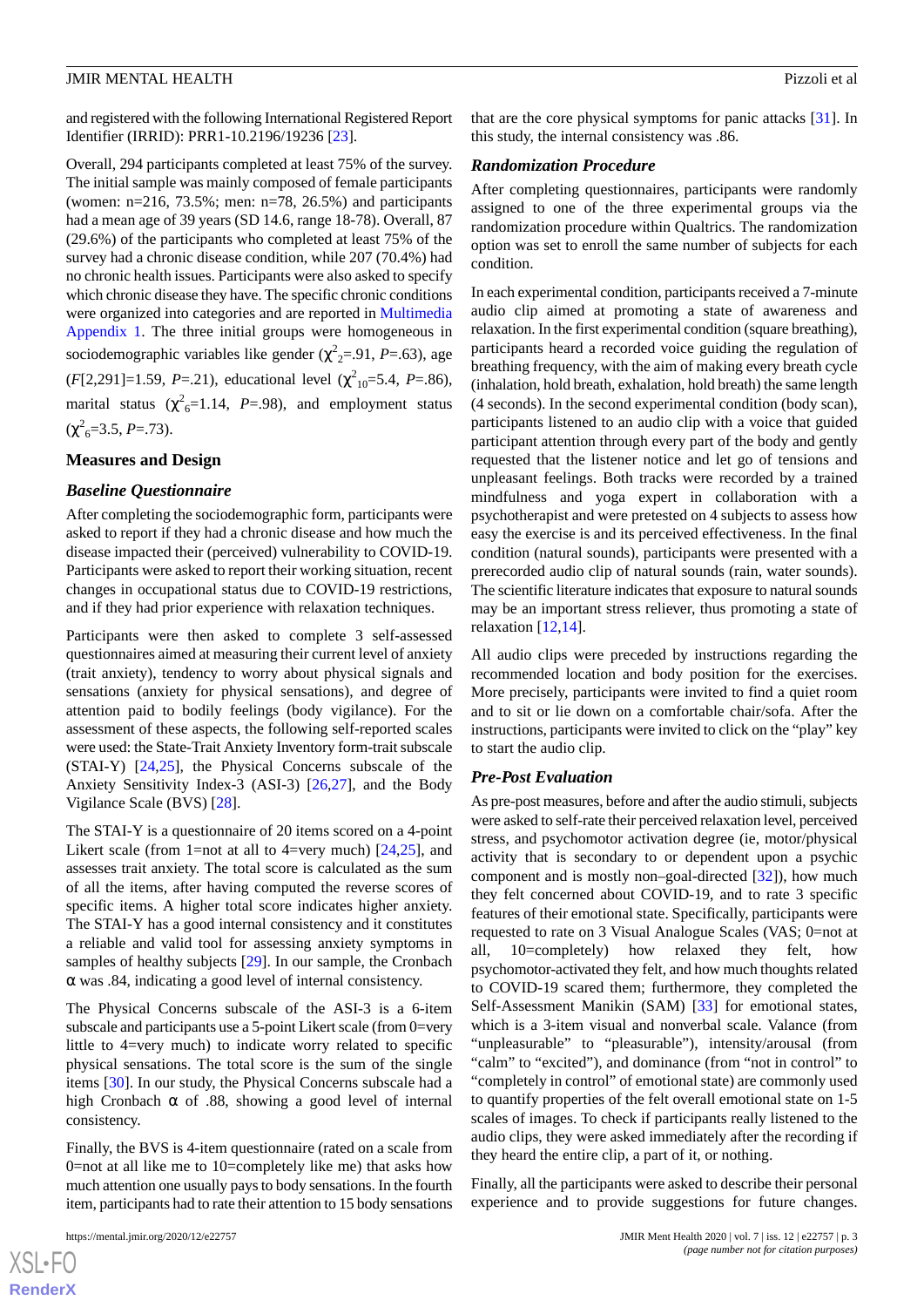Specifically, participants were requested to write a short paragraph answering two open-ended questions about their personal experience with the exercise (ie, what they liked and what they would have changed).

#### **Data Analysis**

A detailed report of the data analysis approach can be found in [[23\]](#page-10-20). Compared to the original protocol, we had a slightly lower sample size, which yielded a statistical power of .94 instead of the planned .95, for a medium effect size (ES). To reduce the chance of type I error, we choose to test and compare the efficacy of the audio clips with the mixed analysis of variance (ANOVA) and to report ES in the form of  $\eta^2$ ; we also performed post hoc comparisons with the Tukey HSD test, instead of performing multiple comparisons with the *t* test.

To test the difference in efficacy between audio clips, a one-way ANOVA on gain relaxation scores, with 3 groups and fixed effects, and no interaction, was performed. Subjects who stopped before the randomized exposure to the audio clips were excluded from this analysis. Furthermore, to assess group and time effects and their interaction, a 2 (time)  $\times$  3 (groups) mixed-model ANOVA was performed for perceived relaxation scores, perceived stress/activation, and preoccupations related to COVID-19. We also performed nonparametric analysis on the items of SAM, as statistical assumptions for parametrical analysis were violated. In this case, we reported the ES in the form of Hodges-Lehmann ES.

Explorative analyses on the possible role of trait anxiety, anxiety for physical sensations, and body vigilance in moderating the effect of the audio clips were also carried out. All quantitative analyses were performed in SPSS (Version 26.0; IBM Corp).

Qualitative reports on subjective experiences were organized into different categories, to systematize the suggestions and preferences. Participants' preferences on the web-based relaxation interventions were organized into three different categories (audio features, relaxing feeling, and awareness) to systematize participants' experience. Finally, the reported suggestions for improving the quality of the interventions were grouped into three main themes: audio features, clarity of instructions, and length of the intervention.

# *Results*

## **Sample Description**

Overall, 328 participants registered on the survey website, and 294 gave written informed consent and completed more than 75% of the survey (meaning that they complete the initial questionnaire and were randomized into the three conditions), but they did not answer the postexposure questionnaire. Further, 12 of the 294 participants also stated that they did not listen to the audio clips. In total, 240 participants completed the entire survey and stated that they listened to the audio clips: 77 in square breathing group, 76 in the body scan group, and 87 in the natural sounds group. Among those who completed the entire survey (240), the mean age was 39.8 (SD 14.7, range 18-78) years, while 173 (72.1%) were female and 67 (27.9%) were male.

In regard to the differences in baseline variables (age, sex) between those who completed the entire survey and those who did not, no differences were found to be significant. Specifically, no differences emerged in gender  $(\chi^2_{1} = 1.28, P = .26)$  and age (*F*[1,292]=1.1, *P*=.87).

In total, 70 (29.2%) participants had a chronic disease condition, while 170 (70.8%) had no chronic health issues. In addition, 15 (6.3%) reported to be highly limited in daily activities because of a disease, while 26 (10.8%) were partially influenced by health issues and 97 (40.4%) were not affected in daily activities by health issues. With regard to the differences between participants who completed the entire survey and those who did not, no differences emerged with the presence of a chronic disease  $(\chi^2_{1} = 1.11, P = .74)$ .

In regard to risk perception related to COVID-19, we found that participants perceived a small amount of risk of contracting COVID-19 (median 2=a little bit) and of having serious side effects of COVID-19 (median 2=a little bit). Participants reported being moderately worried about their employment status, health, and personal economic stability (median 3=quite a lot), while they were more preoccupied for their own family (median 4=a lot preoccupied). In regard to previous experience with relaxation practices, 101 participants (42.1%) had previous experience with relaxation techniques, while 139 (57.9%) had no previous experience with relaxation practices. Descriptive statistics of the final sample are reported in [Table 1.](#page-4-0)

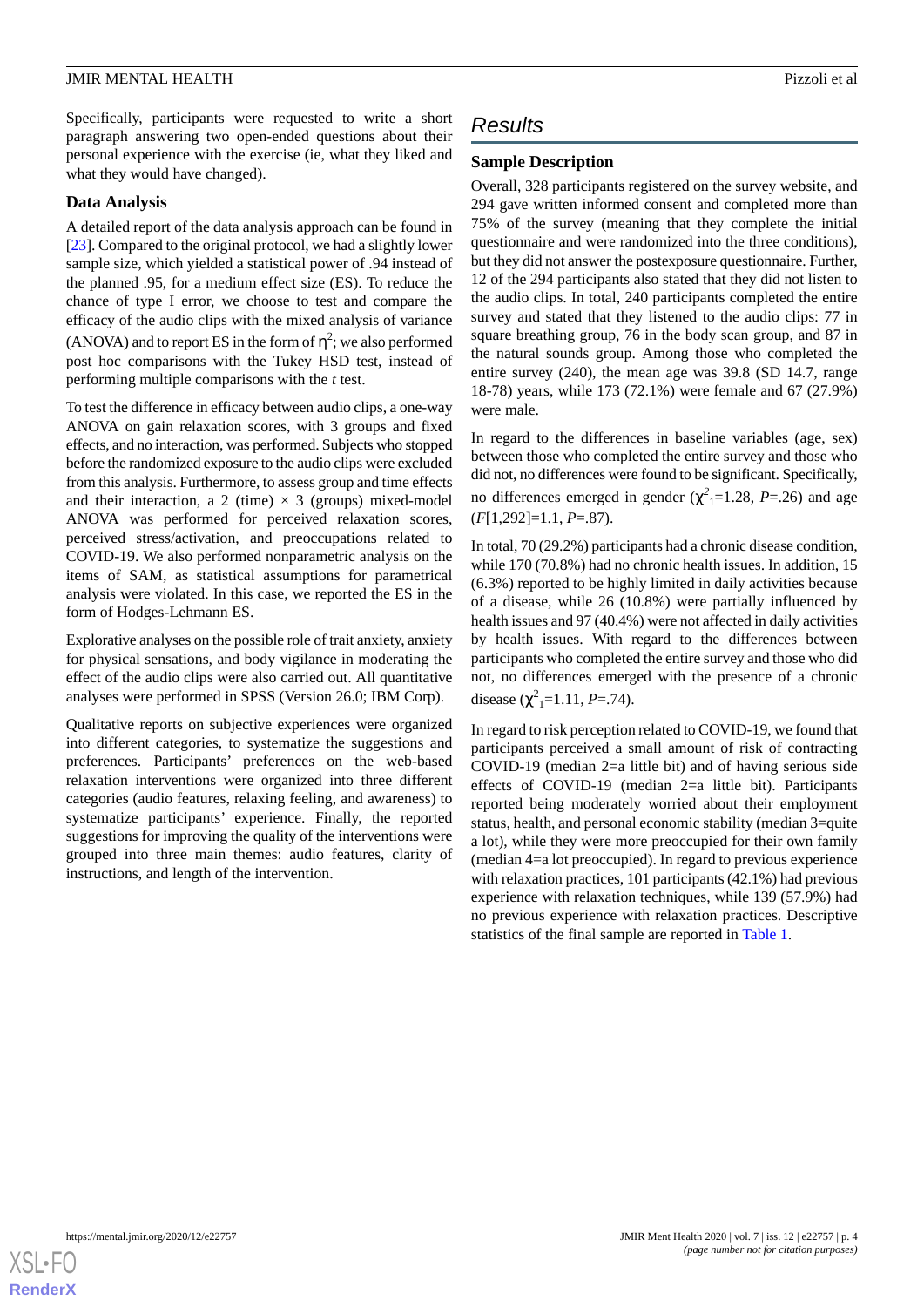<span id="page-4-0"></span>**Table 1.** Descriptive statistics of the sample.

| Sociodemographic variables              | Frequency, n (%) |  |  |
|-----------------------------------------|------------------|--|--|
| Educational level (N=240)               |                  |  |  |
| Middle school diploma                   | 12(5.0)          |  |  |
| High school diploma                     | 87 (36.3)        |  |  |
| Bachelor's degree                       | 33(13.8)         |  |  |
| Master's degree                         | 78 (32.5)        |  |  |
| Postgraduate                            | 30(12.5)         |  |  |
| Marital status (N=240)                  |                  |  |  |
| Single                                  | 68 (28.3)        |  |  |
| In a relationship                       | 62(25.8)         |  |  |
| Married or cohabitating                 | 107(44.6)        |  |  |
| Widowed                                 | 3(1.3)           |  |  |
| Employment status (N=240)               |                  |  |  |
| I work                                  | 184 (76.7)       |  |  |
| I do not work and I am not seeking work | 42(17.5)         |  |  |
| I do not work but I am seeking work     | 14(5.8)          |  |  |
| Work contract (N=228)                   |                  |  |  |
| Temporary                               | 38(16.7)         |  |  |
| Permanent                               | 110 (48.2)       |  |  |
| Freelance                               | 59(25.9)         |  |  |
| Other                                   | 21(9.2)          |  |  |
| Work activity in the last week (N=228)  |                  |  |  |
| Regular job activity                    | 82 (36.0)        |  |  |
| Less than regular job activity          | 50(21.9)         |  |  |
| No activity                             | 75 (32.9)        |  |  |
| Other                                   | 21(9.2)          |  |  |

# **Trait Anxiety, Anxiety for Physical Sensations, and Body Vigilance**

<span id="page-4-1"></span>Descriptive statistics and reciprocal correlations of trait anxiety, anxiety for physical sensations, and body vigilance are provided in [Tables 2](#page-4-1) and [3.](#page-5-0)

The three scores correlated moderately with each other, consistent with what has been found in previous literature [[29,](#page-11-5)[30,](#page-11-6)[34\]](#page-11-10). Furthermore, there were small to moderate positive correlations with postexposure psychomotor activation/stress and preoccupation related to COVID-19. Finally, small negative correlations were found between trait anxiety and anxiety for physical sensations, and postexposure perceived relaxation.

**Table 2.** Descriptive statistics of the total scores of the questionnaire scores.

| <b>Ouestionnaire</b> | Mean $(SD)$  | Median |              | Minimum-maximum Correlation between total scores |                   |                   |
|----------------------|--------------|--------|--------------|--------------------------------------------------|-------------------|-------------------|
|                      |              |        |              | $STAI-Ya$                                        | $ASI-3^b$         | $BVS^c$           |
| <b>STAI-Y</b>        | 44.5 $(8.2)$ | 43.5   | 28-68        |                                                  | .422 <sup>d</sup> | .343 <sup>d</sup> |
| $ASI-3$              | 18.3(7.9)    | 18.5   | $0.3 - 39.7$ | N/A <sup>e</sup>                                 |                   | $.517^{\rm d}$    |
| <b>BVS</b>           | 11.4(4.4)    | 10.5   | $6 - 30$     | N/A                                              | N/A               |                   |

<sup>a</sup>STAI-Y: State-Trait Anxiety Inventory form-trait subscale.

<sup>b</sup>ASI-3: Anxiety Sensitivity Index-3.

<sup>c</sup>BVS: Body Vigilance Scale.

 $d_{P<.001}$ .

 $e$ <sup>N</sup>/A: not applicable.

https://mental.jmir.org/2020/12/e22757 JMIR Ment Health 2020 | vol. 7 | iss. 12 | e22757 | p. 5

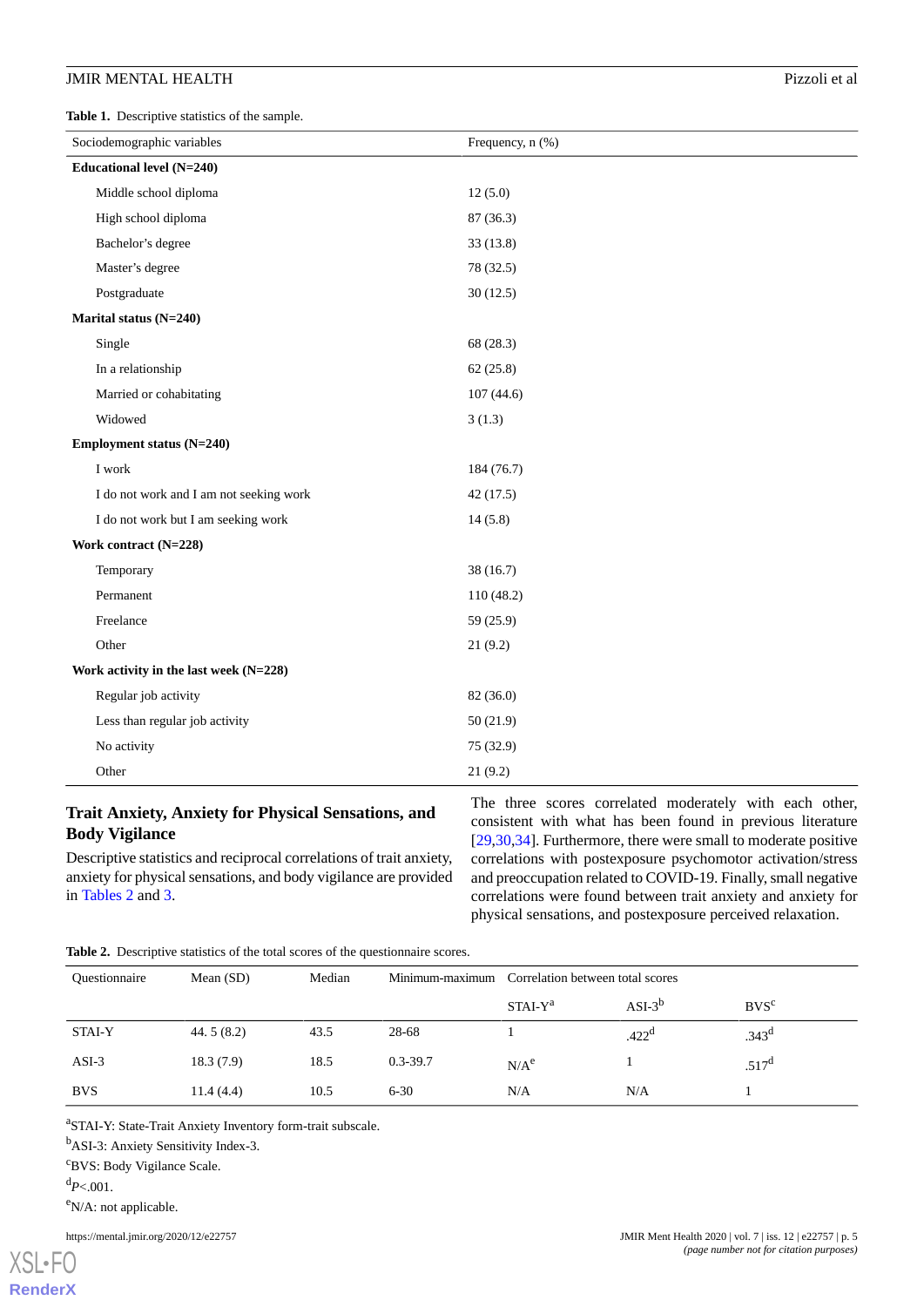<span id="page-5-0"></span>**Table 3.** Descriptive statistics of the correlations between total scores.

| Variables                     | Correlation with postexposure measures |                                    |                      |  |
|-------------------------------|----------------------------------------|------------------------------------|----------------------|--|
|                               | $STAI-Ya$                              | <b>Anxiety Sensitivity Index-3</b> | Body Vigilance Scale |  |
| Relaxation                    | $-0.23^{b}$                            | $-0.13^{\circ}$                    | 0.1                  |  |
| Psychomotor activation/stress | $0.48^{b}$                             | $0.38^{\circ}$                     | $0.3^b$              |  |
| Fear related to COVID-19      | $0.19^{b}$                             | $0.35^{b}$                         | $0.21^{b}$           |  |

aSTAI-Y: State-Trait Anxiety Inventory form-trait subscale.

 $b_{P<.001}$ .

 $c_{P<.05}$ .

For all three scales, higher scores indicated a higher presence of anxiety; overall, we found participants to have higher scores compared to the reference values.

Specifically, for both men and women (men: mean 43.1, SD 7.9; women: mean 45, SD 8.3), the total score on the STAI-Y in our sample was slightly higher than the means of the reference values (men: mean 36, SD 9.7; women: mean 39.93, SD 11) [[35\]](#page-11-11).

In terms of the ASI-3 Physical Concerns subscale in our sample (men: mean 10.1, SD 7.9; women: mean 18.7, SD 7.8), we found participants had higher levels of anxiety for physical sensations compared to the reference values (men: mean 4.99, SD 4.28; women: mean 5.91, SD 4.78) [\[30](#page-11-6)]. Finally, for the BVS (men: mean 17.4, SD 7.9; women: mean 18.7, SD 7.8), participants reported higher body vigilance levels compared to the normative sample (men: mean 14.86, SD 6.92; women: mean 15.95, SD 9.71) [\[34](#page-11-10)].

<span id="page-5-1"></span>The mean scores of the questionnaires were homogeneous between those with a chronic disease and those with no health

issues, except for the ASI-3 scores (*t*[238]=–2.6, *P*=.01); specifically, the participants with a chronic condition had significantly higher anxiety for physical sensations (mean 12.5, SD 5) compared to those who did not have a chronic condition (mean 10.9, SD 3.9).

Furthermore, based on the total scores for each experimental group, we found that that the three groups did not significantly differ in the initial scores of trait anxiety (*F*[2,237]=.02, *P*=.98), anxiety for physical sensations (*F*[2,237]=.09, *P*=.92), and body vigilance levels (*F*[2,237]=.17, *P*=.85).

Regarding differences between the initial sample and the final sample in psychological variables, we found no significant differences in the levels of trait anxiety (*F*[2,292]=1.2, *P*=.28), anxiety for physical sensations (*F*[2,292]=.83, *P*=.36), and body vigilance levels (*F*[2,284]=.25, *P*=.62).

# **Perceived Relaxation, Psychomotor Activation/Stress, and Thoughts Related to COVID-19**

Descriptive statistics of all the assessed pre-post variables for each group are depicted in [Table 4](#page-5-1).

**Table 4.** Descriptive statistics of assessed pre-post variables for each group.

| Variables                                | Square breathing $(N=77)$ |            | Body scan $(N=76)$ |             | Natural sounds $(N=87)$ |            |
|------------------------------------------|---------------------------|------------|--------------------|-------------|-------------------------|------------|
|                                          | Pre                       | Post       | Pre                | Post        | Pre                     | Post       |
| Perceived relaxation, mean (SD)          | 47.7(23.7)                | 65.9(20.4) | 47.4(23.1)         | 64.8 (23.9) | 44.7(25.6)              | 60(23.8)   |
| Psychomotor activation/stress, mean (SD) | 48.5(25.3)                | 31(22.7)   | 49.8 (26.2)        | 31.4(22.7)  | 57.4 (25.5)             | 38.9(26.9) |
| Thoughts related to COVID-19, mean (SD)  | 62.6(26.6)                | 47.5(27.8) | 64.6(26.9)         | 51.4 (28)   | 66.6(25.3)              | 54.3 (27)  |
| Valence, median (IOR)                    | 5(2)                      | 7(2)       | 5(4)               | 7(3)        | 5(4)                    | 6(3)       |
| Arousal, median (IOR)                    | 4(2)                      | 5(4)       | 5(3)               | 5(3)        | 4(3)                    | 4(3)       |
| Dominance, median (IQR)                  | 6(3)                      | 7(2)       | 5(3)               | 6(2)        | 6(2)                    | 7(2)       |

Age was slightly positively correlated with fears associated with COVID-19 (*r*=.21, *P*=.001) and with ASI-3 scores (*r*=.25, *P*=.001).

As a primary analysis to compare efficacy between the audio clips, we performed a one-way ANOVA on postexposure relaxation scores. The analysis yielded nonsignificant differences between groups in perceived relaxation after exposure to the relaxing audio clips (*F*[2,237]=1.6, *P*=.21).

To test and compare the efficacy between the audio clips, a mixed ANOVA testing for group and time effects and for their interaction was performed for perceived relaxation scores, perceived stress/activation, and preoccupations related to COVID-19.

All effects reported below are stated as significant at *P*<.001 unless otherwise specified.

A significant moderate main effect for time was found  $(F[1,237] = 121.5$ , partial  $\eta^2 = .34$ ). Therefore, relaxation scores after the exposures were significantly higher than before listening to the audio clips [\(Figure 1\)](#page-6-0). There was a nonsignificant effect of the group, indicating that the ratings from all three

[XSL](http://www.w3.org/Style/XSL)•FO **[RenderX](http://www.renderx.com/)**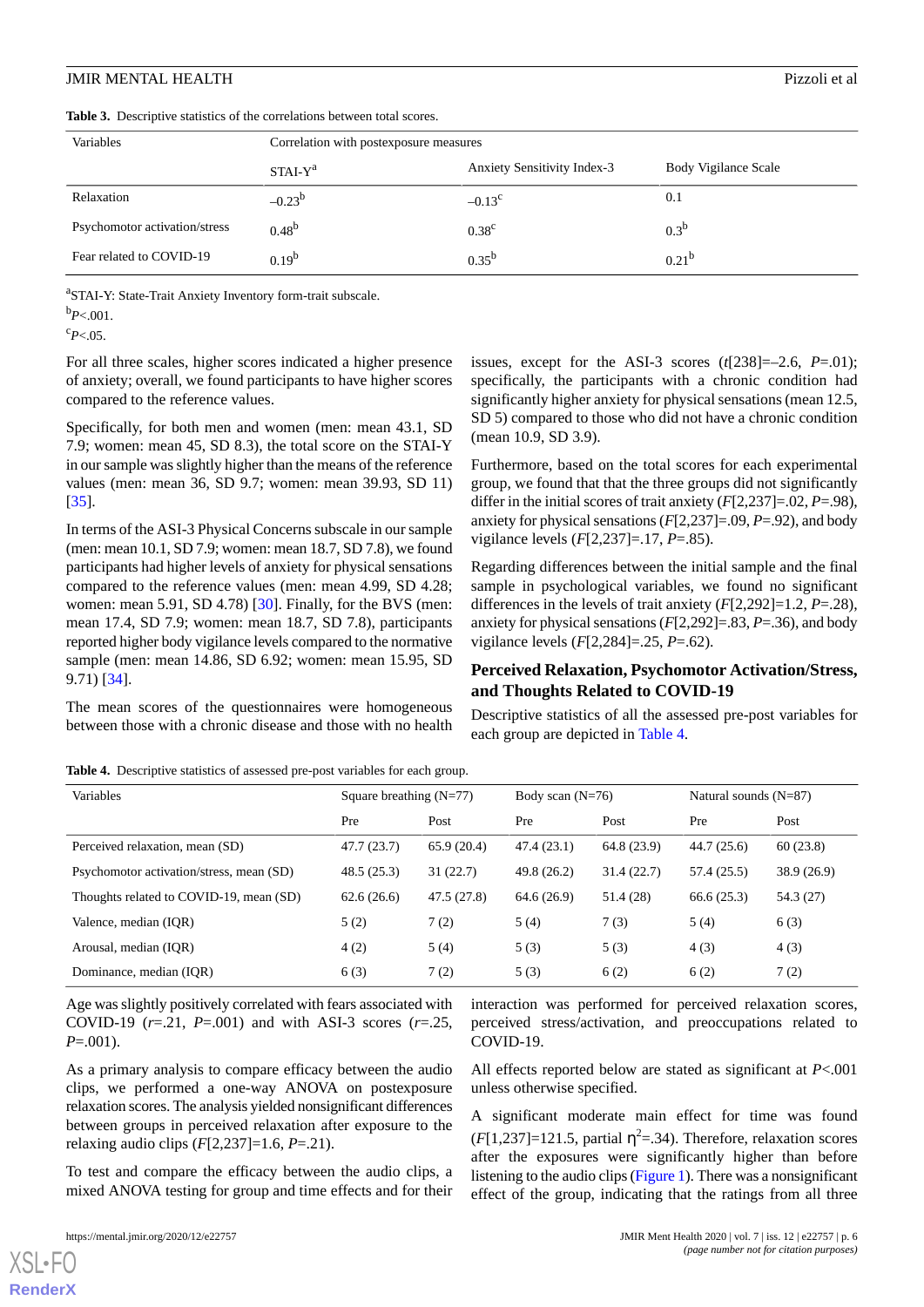groups were similar  $(F[2, 237]=1.15, P=.32,$  partial  $\eta^2=.01$ ). Thus, there was no overall difference in the scores of perceived relaxation between the square breathing, body scan, and natural sounds groups. Finally, results revealed a nonsignificant time  $\times$  group interaction (*F*[2,237]=.32, *P*=.73, partial η<sup>2</sup>=.003).

A significant main effect of time was found (*F*[1,237]=153.5, partial  $\eta^2$ =.39). Hence, perceived psychomotor activation/stress scores after the exposures were significantly lower than before

participants listened to the audio clips and the effect was moderate [\(Figure 2](#page-6-1)). Results also showed a nonsignificant time  $\times$  group interaction (*F*[2,237]=.06, *P*=.95, partial η<sup>2</sup>=.0001), while a small significant effect of the groups was found  $(F[2, 237] = 3.6, P = .03$ , partial  $\eta^2 = .03$ ). Contrasts between groups and post hoc tests revealed that the guided audio clips (ie, square breathing, body scan) yielded a significantly lower level of perceived stress compared to the natural sounds audio clip.

<span id="page-6-0"></span>





<span id="page-6-1"></span>Figure 2. Psychomotor activation/stress.

Specifically, those who were in the square breathing condition were significantly (*P*=.04) less stressed than the participants in the natural sounds group and those who were in the body scan condition rated their perceived level of stress as lower than the participants in the natural sounds group  $(P=.03)$ .

[XSL](http://www.w3.org/Style/XSL)•FO **[RenderX](http://www.renderx.com/)**

A significant main effect for time was found (*F*[1,237]=103.4, partial  $\eta^2$ =.3). Therefore, the degree of fear of thoughts related to COVID-19 after the exposures was significantly lower than before exposure to the audio clips [\(Figure 3\)](#page-7-0). There was a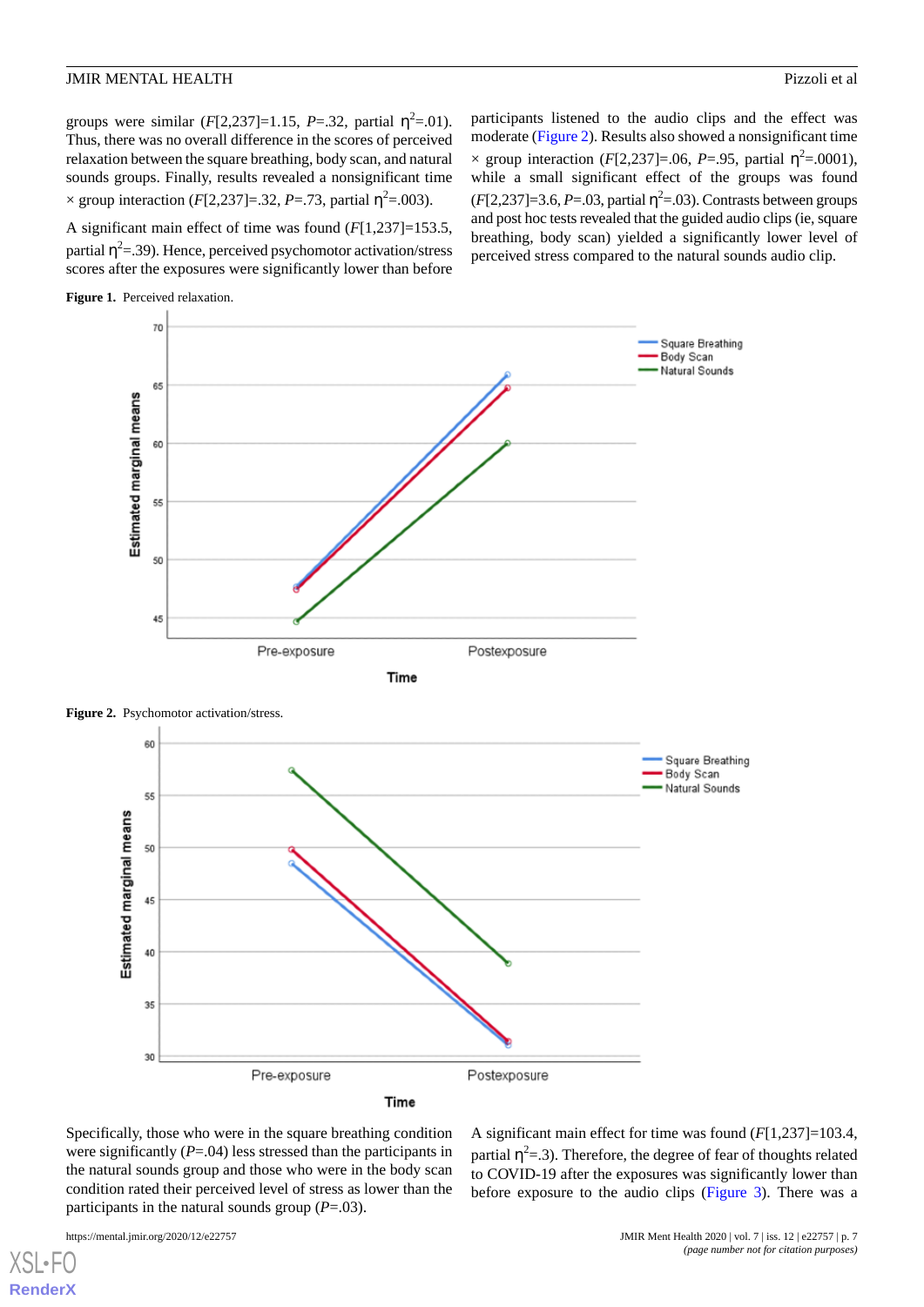nonsignificant effect of the group, indicating that the ratings from all three groups were similar (*F*[2,237]=.95, *P*=.38, partial  $\eta^2$ =.01). Thus, there was no overall difference in the scores of preoccupations related to COVID-19 between the square breathing, body scan, and natural sounds groups. Finally, results showed a nonsignificant time group interaction (*F*[2,237]=.37, *P*=.69, partial  $\eta^2$ =.003).



<span id="page-7-0"></span>



#### **Emotional State (Valence, Arousal, and Dominance)**

We performed a nonparametric analysis on the items of the SAM. To test if there was a difference in pre-post scores of the perceived emotional state, we ran, for each experimental group, the Wilcoxon signed-rank test on variables assessed before and after exposure to the audio clips and reported the ES in the form of Hodges-Lehmann ES.

For all groups, a significant positive improvement was observed on the dimensions of the pleasantness of the emotional state (valence) and perceived control over it (dominance), while a nonsignificant trend resulted for arousal.

With regard to the square breathing group, results showed a significant positive improvement in valence (T=640, *z*=3.16, *P*=.002; ES=0.5, 95% CI 0-1) and perceived dominance (T=477, *z*=3.12, *P*=.002; ES=0.5, 95% CI 0-1), while a nonsignificant trend was found for perceived arousal (T=707.5, *z*=1.84, *P*=.06; ES=0.5, 95% CI 0-1). For the body scan group, valence and dominance improved (T=1045, *z*=5.18, *P*<.001; ES=1, 95% CI 1-1.5 and T=393.5, *z*=2.88, *P*=.004; ES=0.5, 95% CI 0-1, respectively), while arousal did not  $(T=516, z=.25, P=.80; ES=0,$ 95% CI –5 to 5). Finally, the effects for the natural sounds group were T=943.5, *z*=3.70, *P*=.001; ES=0.5, 95% CI 0.5-1 for valence, T=516.5, *z*=2.18, *P*=.03; ES=0, 95% CI 0-0.5 for dominance, and T=457, *z*=.35, *P*=.728; ES=0, 95% CI 0-1 for arousal.

To assess between-groups differences, we performed the Kruskal-Wallis test as a global test on all three groups. None of the comparisons between the groups yielded significant differences; thus, we did not proceed with paired comparisons.

Overall, all three variables showed a positive improvement following the audio clips, while no significant differences

Specifically, valence yielded  $\chi^2$ <sub>2</sub>=4.6, *P*=.1 pre-exposure and  $\chi^2$ <sub>2</sub>=1.17, *P*=.56 postexposure, while arousal scores gave  $\chi^2$ <sub>2</sub>=2.56, *P*=.28 pre-exposure and  $\chi^2$ <sub>2</sub>=2.17, *P*=.34 postexposure, and analysis of dominance showed  $\chi^2$ <sub>2</sub>=0.18, *P*=.91 pre-exposure and  $\chi^2$ <sub>2</sub>=1.25, *P*=.54 postexposure.

#### **Role of Baseline Anxiety on Intervention Efficacy**

To test if baseline levels of anxiety moderated the efficacy of the audio clips, we performed mixed ANOVA testing for moderation effects of the questionnaire scores for STAI-Y, ASI-3, and BVS with group and time. Correlations between questionnaires and postexposure scores are reported in [Table](#page-5-1) [4.](#page-5-1)

Overall, there was a significant moderation effect between STAI-Y scores and time  $(F[1,234] = 7.22, P = .008,$  partial  $\eta^2 = .03)$ on perceived relaxation and the same pattern was observed for the interaction with time  $(F[1,234]=4.4, P=.04,$  partial  $\eta^2=.02)$ on psychomotor activation/stress, suggesting a higher efficacy for those participants who were less anxious at baseline.

In regard to the ASI-3, we found that there was a significant moderation effect between ASI-3 levels and time (*F*[1,234]=4.3,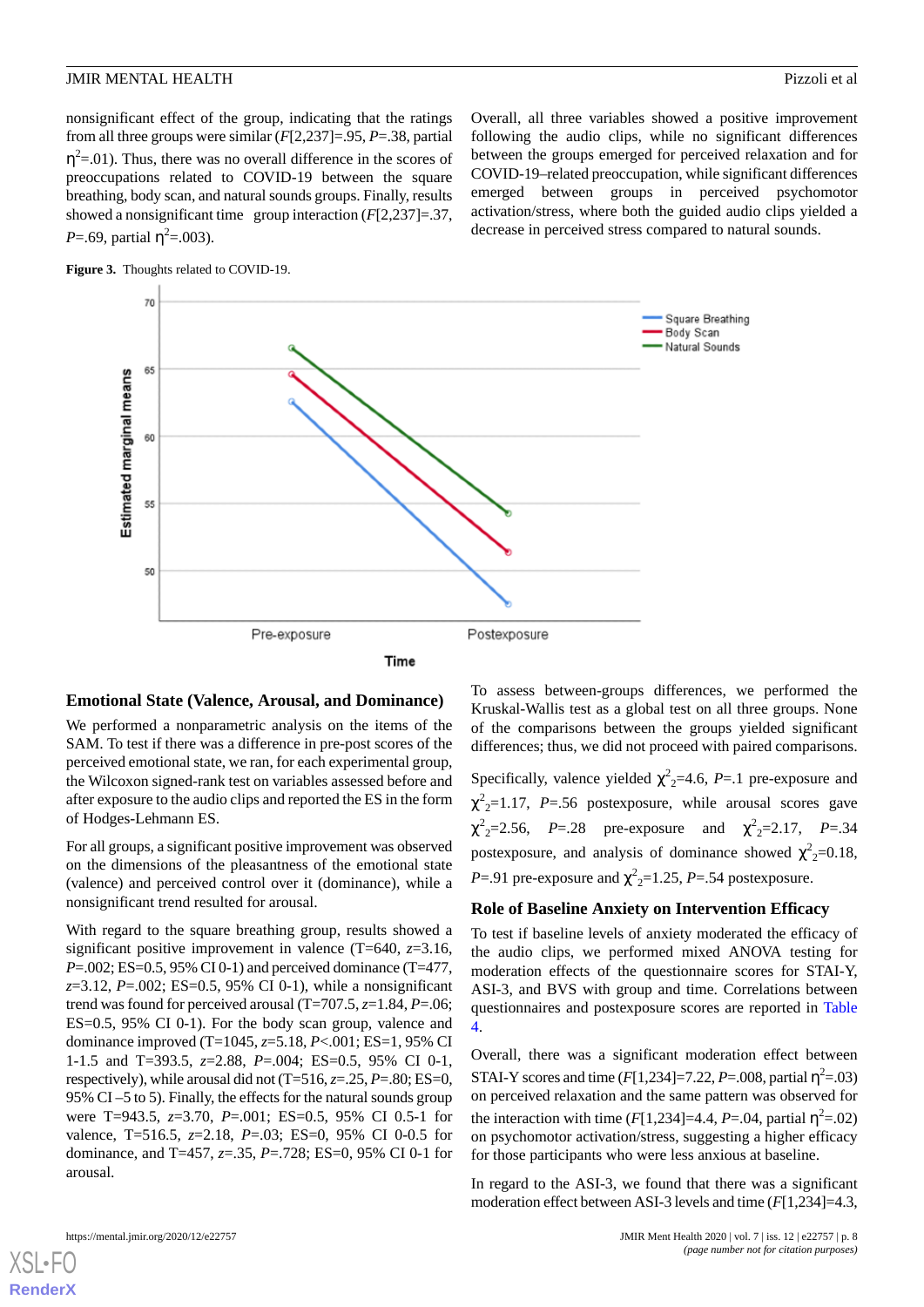$P = 0.04$ , partial  $\eta^2 = 0.02$ ) on perceived relaxation, while a three-way interaction was found between group, time, and ASI-3 for the effect on perceived psychomotor activation/stress (*F*[1,234]=3.2,  $P = .04$ , partial  $\eta^2 = .03$ ). For BVS scores, a significant moderation effect was found between BVS and time (*F*[1,228]=5.4, *P*=.02, partial  $\eta^2$ =.02) on perceived relaxation. As for trait anxiety, these results suggested that there was less efficacy for those participants who reported higher body vigilance anxiety at baseline.

# **Qualitative Results**

Qualitative reports on subjective experiences and suggestions were examined to understand the participants' subjective experience and to determine possible improvements and issues related to the proposed stimuli. Within the discussion, practical advice for future studies is given accordingly.

Participants were then asked to identify the pros and cons of the proposed web-based relaxation practices. Most of them (75/240) liked audio features such as the teacher's recorded voice or the sound of water (if present). Participants also loved the sense of relaxation (55/240) or awareness (19/240) they achieved after the intervention. On the other hand, some people experienced boredom or annoyance due to the recorded audio.

Finally, a few participants also gave some suggestions for improving the proposed interventions; specifically, they would vary the length of the intervention and give more precise instructions during the practice.

# *Discussion*

# **Principal Findings**

People are facing the COVID-19 pandemic worldwide. The disease and its unknown long-term consequences have triggered an increase in stress levels and arousal. Moreover, the lockdown forced people into social isolation and prevented the implementation of in-person programs to target psychological issues. Noteworthy in our sample, which was composed of Italian citizens under social distancing restrictions, anxiety levels were slightly increased compared to normative data.

In such a situation, delivering helpful interventions to manage stress and anxiety becomes increasingly difficult. However, web-based interventions have been increasingly adopted in clinical practice for facilitating psychological assessment and enabling the delivery of the same treatment to many subjects concurrently [[36\]](#page-11-12).

This randomized study compared the effects of remotely delivered interventions using natural sounds, deep breathing, and meditation on perceived relaxation, psychomotor activation, level of preoccupation with COVID-19, and emotional state, as well as on people's experiences with these techniques. Indeed, a comparison of natural sounds, respiration, and body scan meditation techniques delivered as web-based interventions was missing in the literature.

In accordance with our first prediction, results showed that all three techniques produced positive effects on perceived relaxation, stress, and preoccupation related to COVID-19.

Specifically, we found that perceived relaxation levels, psychomotor activation/stress, and disturbing thoughts related to COVID-19 significantly improved after exposure to the three audio clips, with a moderate effect. Starting from this evidence, we concluded that the audio clips were effective in inducing a calmer psychological state. Our findings are consistent with the results of another study that aimed to reduce anxiety and depression in patients with COVID-19, which was a web-based intervention containing breath relaxation training, a mindfulness body scan, and behavioral techniques that significantly improved mood disturbance symptoms [\[37](#page-11-13)].

Based on between-groups differences, results showed significant differences only on perceived psychomotor activation/stress, where guided exercises (ie, square breathing and body scan) were more effective than the natural sounds audio clip. No other differences in efficacy between groups were observed. These results partially confirmed our second hypothesis, as we obtained enhanced efficacy only on the dimension of stress and not for perceived relaxation.

We concluded that for this brief web-based relaxation intervention, the three audio clips were effective at improving psychological adjustment. We speculated that, even if the audio clips involved different psychocognitive activities (ie, regulating breath frequencies, bringing awareness to body sensations, and simply listening to natural sounds), for brief relaxation experiences, these different processes did not have significant variances in efficacy. Thus, for the purpose of simple and brief relaxation interventions, all three can be effectively applied. Consistently, Jain and colleagues [\[38](#page-11-14)] conducted a randomized controlled trial on the differences among mindfulness meditation, relaxation training, and a waitlist control group in reducing distress; no statistical differences were found between the two treatment groups, even if both interventions significantly improved positive emotional state and reduced distress levels.

Furthermore, regarding differences between groups, we posit that the guided exercises yielded a greater effect than natural sounds for perceived stress because they ask users to bring their attention to body sensations and breathing frequency, which promotes a calm state. A systematic review of the importance of guidance during web-based interventions showed guided interventions are more effective than nonguided ones [\[39](#page-11-15)]. Such instructions may not change the degree of muscle contraction or body perception, but rather they can encourage a state of pleasant awareness, which is in line with the purpose of meditation practices. In fact, answering the final open-ended questions, participants reported that the audio clips allowed them to have a break and think about their breathing rhythm, thus regulating it. Others had the opportunity to observe their "inner world" becoming calmer. Moreover, audio features may vary the pleasantness of the audio clips; most of the participants reported positive feelings and a sense of relaxation in response to the guided body scan and square breathing interventions. Nevertheless, other participants did not like the tone of the voice and became bored, hyperactive, or upset.

In regard to participants' emotional state, assessed through the SAM, we found that all the audio clips were effective in improving the valence (pleasure) of the emotional experience

```
XS\cdotFC
RenderX
```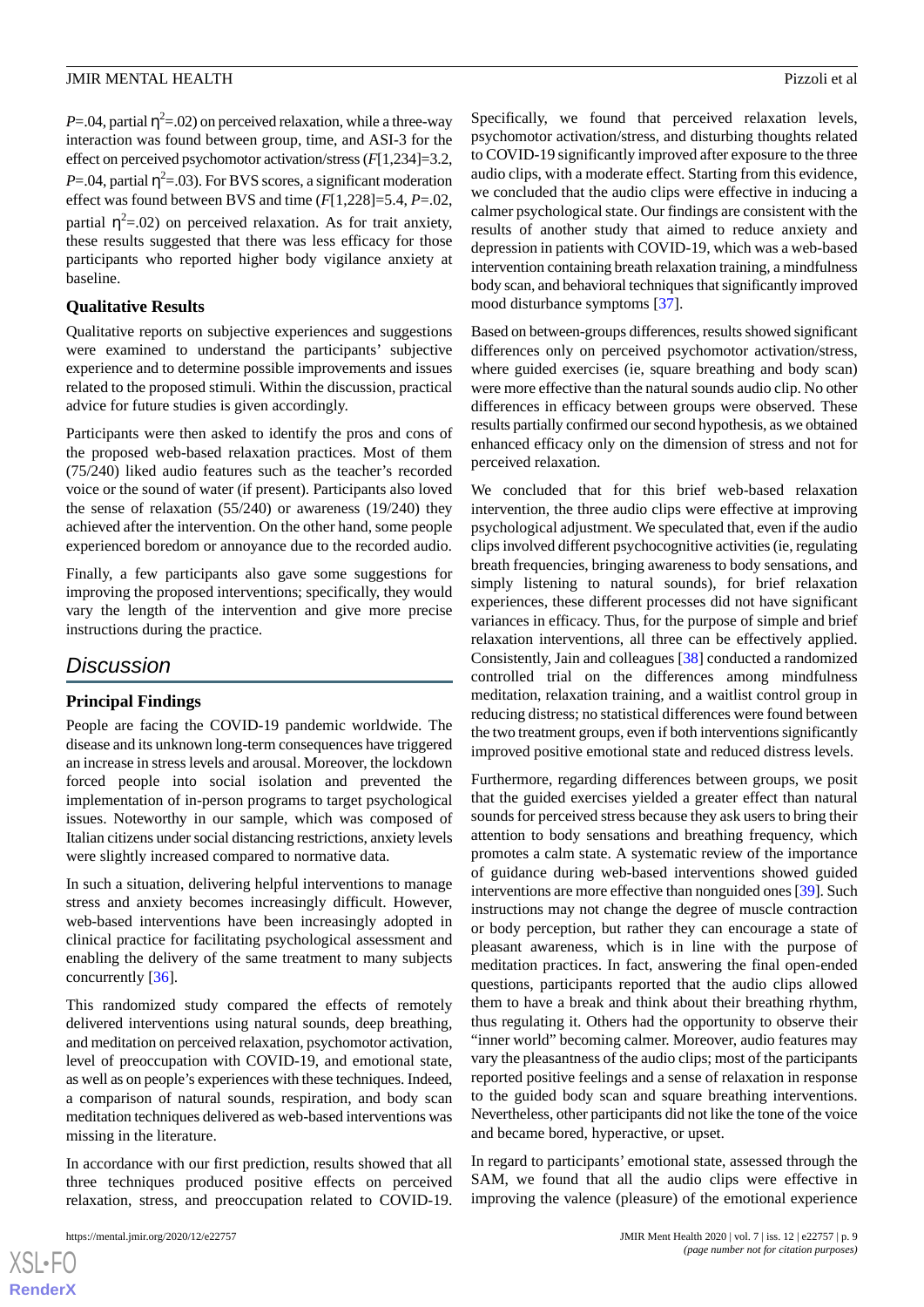and the perceived dominance over it, while no significant results were found on the dimension of degree of arousal related to the emotional state. On the basis of these latter results, we speculated that the relaxing audio clips were more effective at enhancing the pleasantness and sense of control of one's emotions, rather than the physical activation linked to such an emotional state.

## **Limitations and Future Directions**

This study has some limitations. First, it was based on single-session guided interventions. Thus, we cannot assess differences in the efficacy of more prolonged exposure to relaxation sessions and correct for the effect of training or habituation. Future studies might adjust the length of the audio clips in light of the participants'reports and/or propose repeated exposure to the audio clips.

Second, in this study, we did not include a neutral control group and we were not able to assess the efficacy of the techniques employed in the audio clips compared to no treatment. We could only assess the differences between the three active groups. In addition, the lack of a neutral control group meant we could not compare the effect of simply remaining in a passive resting state for 7 minutes with the effect of the interventions we delivered.

Third, being a remote intervention, we could not control for participants listening to the audio clips. We inserted a self-report check at the end of the audio clips that asked if participants really listened to the audio clips, but we did not have objective measures of the behavior and degree of attention of participants while listening. Similarly, in this study we employed only self-reported measures; as our intervention was delivered in the context of social distancing, other approaches were not feasible to implement. Future studies with more objective measures and

psychophysiological variables (such as skin conductance) would strengthen the evidence of the efficacy of these techniques.

Fourth, we did not perform intention-to-treat analysis on our sample because we could not analyze participants who stopped before the audio clips or during the audio clips, since they had completed only the preintervention questionnaire. Therefore, analyses were performed only on participants who also completed the postintervention questionnaire. However, we checked for the presence of differences in the main psychosocial variables (age, gender, the presence of a chronic disease, anxiety scores) between the initial sample and the final sample, and we found no significant differences.

Finally, considering the possibility of applying such interventions to a clinical population, future studies might further explore the relationship between trait anxiety and the efficacy of the techniques. In this study, we could not perform a complex moderation model, nor we could draw conclusions on how different levels and different types of anxiety might shape the efficacy of the techniques. Preliminary evidence points to the potential moderating effect of baseline anxiety on the ES of relaxation interventions.

#### **Conclusions**

Despite these limitations, our study demonstrated that even a very brief online intervention that is based on this approach can contribute to a significant stress reduction. This study provides a novel insight that can orient the development of future low-cost web-based interventions to reduce preoccupation and anxiety in the general population. Future studies might also assess and compare the efficacy of these approaches in clinical protocols for patients with anxiety and hyperarousal.

# **Acknowledgments**

SFMP is a PhD student in Medical Humanities in the European School of Molecular Medicine (SEMM). The authors acknowledge the Fondazione IEO-CCM. Authors thank Riccardo Pisati for the recording of the audio clips.

#### **Conflicts of Interest**

None declared.

#### **Editorial Notice**

<span id="page-9-0"></span>This randomized study was not registered. The authors explained that their study "involved only volunteers and not patients." The editor granted an exception from ICMJE rules mandating prospective registration of randomized trials because of the publication of the protocol before enrolment. However, readers are advised to carefully assess the validity of any potential explicit or implicit claims related to primary outcomes or effectiveness.

# **Multimedia Appendix 1**

Chronic diseases reported by the participants. [[DOCX File , 14 KB](https://jmir.org/api/download?alt_name=mental_v7i12e22757_app1.docx&filename=32b59732a7b175bc0c2859d6f53443cc.docx)-[Multimedia Appendix 1\]](https://jmir.org/api/download?alt_name=mental_v7i12e22757_app1.docx&filename=32b59732a7b175bc0c2859d6f53443cc.docx)

# **Multimedia Appendix 2**

CONSORT-eHEALTH V1.6.2 checklist. [[PDF File \(Adobe PDF File\), 103 KB](https://jmir.org/api/download?alt_name=mental_v7i12e22757_app2.pdf&filename=9880932684afe2fc9579be5001636913.pdf)-[Multimedia Appendix 2\]](https://jmir.org/api/download?alt_name=mental_v7i12e22757_app2.pdf&filename=9880932684afe2fc9579be5001636913.pdf)

#### **References**

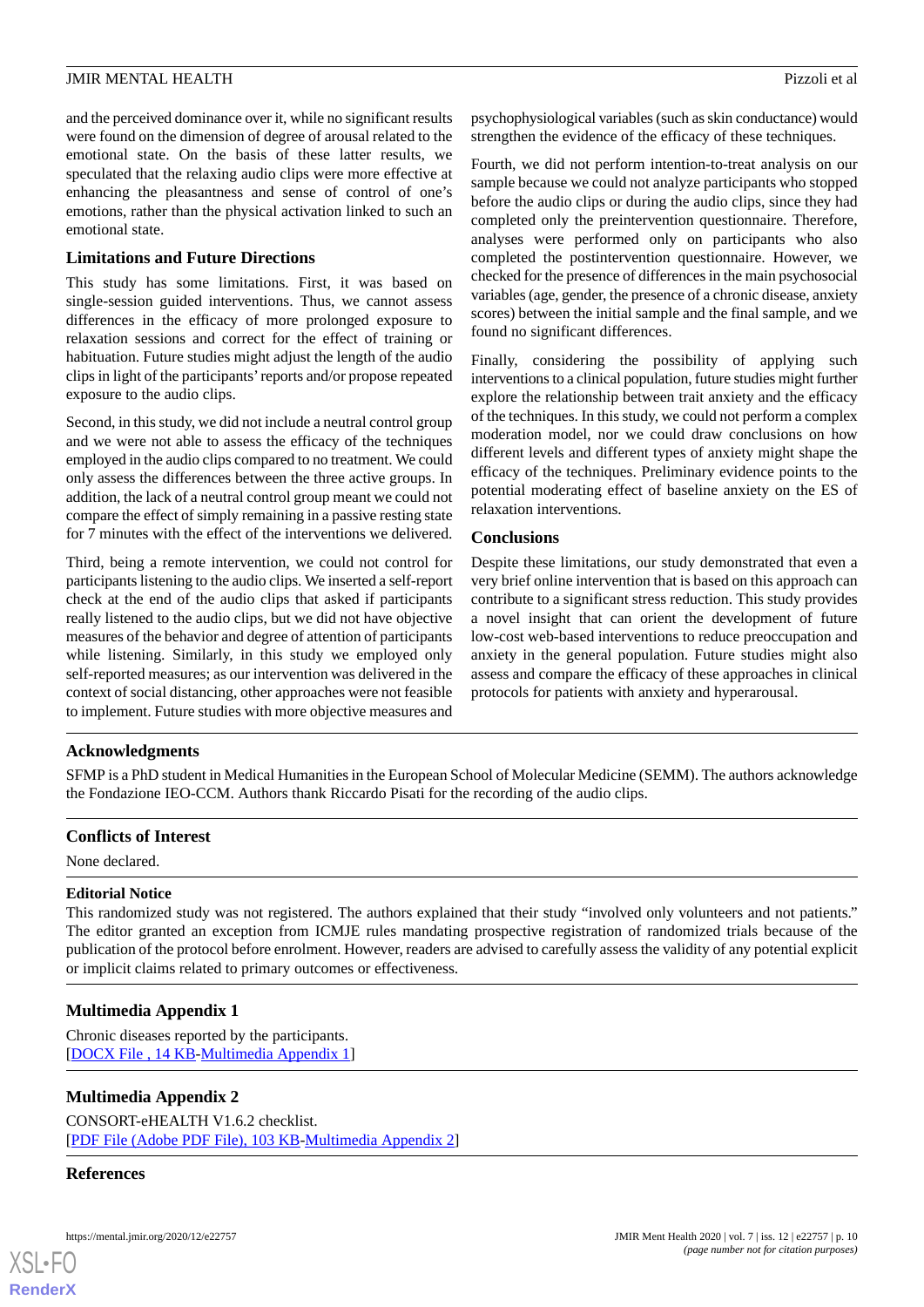- <span id="page-10-0"></span>1. World Health Organization. Coronavirus. URL: [https://www.who.int/health-topics/coronavirus#tab=tab\\_1](https://www.who.int/health-topics/coronavirus#tab=tab_1) [accessed] 2020-11-29]
- <span id="page-10-1"></span>2. Courtin E, Knapp M. Social isolation, loneliness and health in old age: a scoping review. Health Soc Care Community 2017 May; 25(3): 799-812. [doi: 10.1111/hsc. 12311] [Medline: [26712585](http://www.ncbi.nlm.nih.gov/entrez/query.fcgi?cmd=Retrieve&db=PubMed&list_uids=26712585&dopt=Abstract)]
- 3. Leigh-Hunt N, Bagguley D, Bash K, Turner V, Turnbull S, Valtorta N, et al. An overview of systematic reviews on the public health consequences of social isolation and loneliness. Public Health 2017 Nov;152:157-171. [doi: [10.1016/j.puhe.2017.07.035](http://dx.doi.org/10.1016/j.puhe.2017.07.035)] [Medline: [28915435\]](http://www.ncbi.nlm.nih.gov/entrez/query.fcgi?cmd=Retrieve&db=PubMed&list_uids=28915435&dopt=Abstract)
- <span id="page-10-3"></span><span id="page-10-2"></span>4. Beutel M, Klein E, Brähler E, Reiner I, Jünger C, Michal M, et al. Loneliness in the general population: prevalence, determinants and relations to mental health. BMC Psychiatry 2017 Mar 20;17(1):97 [\[FREE Full text\]](https://bmcpsychiatry.biomedcentral.com/articles/10.1186/s12888-017-1262-x) [doi: [10.1186/s12888-017-1262-x\]](http://dx.doi.org/10.1186/s12888-017-1262-x) [Medline: [28320380](http://www.ncbi.nlm.nih.gov/entrez/query.fcgi?cmd=Retrieve&db=PubMed&list_uids=28320380&dopt=Abstract)]
- <span id="page-10-4"></span>5. Brooks SK, Webster RK, Smith LE, Woodland L, Wessely S, Greenberg N, et al. The psychological impact of quarantine and how to reduce it: rapid review of the evidence. Lancet 2020 Mar 14;395(10227):912-920 [\[FREE Full text](http://europepmc.org/abstract/MED/32112714)] [doi: [10.1016/S0140-6736\(20\)30460-8\]](http://dx.doi.org/10.1016/S0140-6736(20)30460-8) [Medline: [32112714](http://www.ncbi.nlm.nih.gov/entrez/query.fcgi?cmd=Retrieve&db=PubMed&list_uids=32112714&dopt=Abstract)]
- <span id="page-10-5"></span>6. Bai Y, Lin C, Lin C, Chen J, Chue C, Chou P. Survey of stress reactions among health care workers involved with the SARS outbreak. Psychiatr Serv 2004 Sep;55(9):1055-1057. [doi: [10.1176/appi.ps.55.9.1055](http://dx.doi.org/10.1176/appi.ps.55.9.1055)] [Medline: [15345768](http://www.ncbi.nlm.nih.gov/entrez/query.fcgi?cmd=Retrieve&db=PubMed&list_uids=15345768&dopt=Abstract)]
- <span id="page-10-6"></span>7. Slovic P, Peters E, Finucane ML, MacGregor DG. Affect, risk, and decision making. Health Psychology 2005;24(4, Suppl):S35-S40. [doi: [10.1037/0278-6133.24.4.s35\]](http://dx.doi.org/10.1037/0278-6133.24.4.s35)
- <span id="page-10-7"></span>8. Renzi C, Riva S, Masiero M, Pravettoni G. The choice dilemma in chronic hematological conditions: Why choosing is not only a medical issue? A psycho-cognitive perspective. Crit Rev Oncol Hematol 2016 Mar;99:134-140. [doi: [10.1016/j.critrevonc.2015.12.010\]](http://dx.doi.org/10.1016/j.critrevonc.2015.12.010) [Medline: [26762858](http://www.ncbi.nlm.nih.gov/entrez/query.fcgi?cmd=Retrieve&db=PubMed&list_uids=26762858&dopt=Abstract)]
- <span id="page-10-8"></span>9. Schmidt NB, Lerew DR, Trakowski JH. Body vigilance in panic disorder: Evaluating attention to bodily perturbations. Journal of Consulting and Clinical Psychology 1997;65(2):214-220. [doi: [10.1037/0022-006x.65.2.214](http://dx.doi.org/10.1037/0022-006x.65.2.214)]
- 10. Rainforth MV, Schneider RH, Nidich SI, Gaylord-King C, Salerno JW, Anderson JW. Stress reduction programs in patients with elevated blood pressure: a systematic review and meta-analysis. Curr Hypertens Rep 2007 Dec;9(6):520-528 [[FREE](http://europepmc.org/abstract/MED/18350109) [Full text\]](http://europepmc.org/abstract/MED/18350109) [doi: [10.1007/s11906-007-0094-3](http://dx.doi.org/10.1007/s11906-007-0094-3)] [Medline: [18350109](http://www.ncbi.nlm.nih.gov/entrez/query.fcgi?cmd=Retrieve&db=PubMed&list_uids=18350109&dopt=Abstract)]
- <span id="page-10-10"></span>11. Wielgosz J, Goldberg SB, Kral TR, Dunne JD, Davidson RJ. Mindfulness Meditation and Psychopathology. Annu Rev Clin Psychol 2019 May 07;15(1):285-316 [\[FREE Full text](http://europepmc.org/abstract/MED/30525995)] [doi: [10.1146/annurev-clinpsy-021815-093423\]](http://dx.doi.org/10.1146/annurev-clinpsy-021815-093423) [Medline: [30525995](http://www.ncbi.nlm.nih.gov/entrez/query.fcgi?cmd=Retrieve&db=PubMed&list_uids=30525995&dopt=Abstract)]
- <span id="page-10-11"></span><span id="page-10-9"></span>12. Thoma M, Mewes R, Nater U. Preliminary evidence: the stress-reducing effect of listening to water sounds depends on somatic complaints: A randomized trial. Medicine (Baltimore) 2018 Feb: 97(8): e9851 [\[FREE Full text\]](https://doi.org/10.1097/MD.0000000000009851) [doi: [10.1097/MD.0000000000009851](http://dx.doi.org/10.1097/MD.0000000000009851)] [Medline: [29465568](http://www.ncbi.nlm.nih.gov/entrez/query.fcgi?cmd=Retrieve&db=PubMed&list_uids=29465568&dopt=Abstract)]
- <span id="page-10-12"></span>13. Ditto B, Eclache M, Goldman N. Short-term autonomic and cardiovascular effects of mindfulness body scan meditation. Ann Behav Med 2006 Dec;32(3):227-234. [doi: [10.1207/s15324796abm3203\\_9\]](http://dx.doi.org/10.1207/s15324796abm3203_9) [Medline: [17107296\]](http://www.ncbi.nlm.nih.gov/entrez/query.fcgi?cmd=Retrieve&db=PubMed&list_uids=17107296&dopt=Abstract)
- <span id="page-10-13"></span>14. Alvarsson JJ, Wiens S, Nilsson ME. Stress recovery during exposure to nature sound and environmental noise. Int J Environ Res Public Health 2010 Mar 11;7(3):1036-1046 [\[FREE Full text\]](https://www.mdpi.com/resolver?pii=ijerph7031036) [doi: [10.3390/ijerph7031036\]](http://dx.doi.org/10.3390/ijerph7031036) [Medline: [20617017](http://www.ncbi.nlm.nih.gov/entrez/query.fcgi?cmd=Retrieve&db=PubMed&list_uids=20617017&dopt=Abstract)]
- <span id="page-10-14"></span>15. Ulrich R. View through a window may influence recovery from surgery. Science 1984 Apr 27;224(4647):420-421. [doi: [10.1126/science.6143402\]](http://dx.doi.org/10.1126/science.6143402) [Medline: [6143402\]](http://www.ncbi.nlm.nih.gov/entrez/query.fcgi?cmd=Retrieve&db=PubMed&list_uids=6143402&dopt=Abstract)
- <span id="page-10-15"></span>16. Ma X, Yue Z, Gong Z, Zhang H, Duan N, Shi Y, et al. The Effect of Diaphragmatic Breathing on Attention, Negative Affect and Stress in Healthy Adults. Front Psychol 2017 Jun 06;8:874 [\[FREE Full text\]](https://doi.org/10.3389/fpsyg.2017.00874) [doi: [10.3389/fpsyg.2017.00874\]](http://dx.doi.org/10.3389/fpsyg.2017.00874) [Medline: [28626434](http://www.ncbi.nlm.nih.gov/entrez/query.fcgi?cmd=Retrieve&db=PubMed&list_uids=28626434&dopt=Abstract)]
- <span id="page-10-16"></span>17. Porges SW. The polyvagal theory: phylogenetic substrates of a social nervous system. Int J Psychophysiol 2001 Oct;42(2):123-146. [doi: [10.1016/s0167-8760\(01\)00162-3](http://dx.doi.org/10.1016/s0167-8760(01)00162-3)] [Medline: [11587772](http://www.ncbi.nlm.nih.gov/entrez/query.fcgi?cmd=Retrieve&db=PubMed&list_uids=11587772&dopt=Abstract)]
- <span id="page-10-17"></span>18. Gibson J. Mindfulness, Interoception, and the Body: A Contemporary Perspective. Front Psychol 2019 Sep 13;10:2012 [[FREE Full text](https://doi.org/10.3389/fpsyg.2019.02012)] [doi: [10.3389/fpsyg.2019.02012\]](http://dx.doi.org/10.3389/fpsyg.2019.02012) [Medline: [31572256\]](http://www.ncbi.nlm.nih.gov/entrez/query.fcgi?cmd=Retrieve&db=PubMed&list_uids=31572256&dopt=Abstract)
- <span id="page-10-18"></span>19. Pizzoli S, Triberti S, Monzani D, Mazzocco K, Kufel E, Porebiak M, et al. Comparison of relaxation techniques in virtual reality for breast cancer patients. : IEEE; 2019 Presented at: 2019 5th Experiment International Conference (exp.at'19); June 12-14, 2019; Funchal (Madeira Island), Portugal p. 348. [doi: [10.1109/expat.2019.8876542](http://dx.doi.org/10.1109/expat.2019.8876542)]
- <span id="page-10-19"></span>20. Kemper KJ, Lynn J, Mahan JD. What Is the Impact of Online Training in Mind-Body Skills? J Evid Based Complementary Altern Med 2015 Oct;20(4):275-282. [doi: [10.1177/2156587215580882\]](http://dx.doi.org/10.1177/2156587215580882) [Medline: [25962637](http://www.ncbi.nlm.nih.gov/entrez/query.fcgi?cmd=Retrieve&db=PubMed&list_uids=25962637&dopt=Abstract)]
- <span id="page-10-20"></span>21. Jung Y, Ha TM, Oh CY, Lee US, Jang JH, Kim J, et al. The Effects of an Online Mind-Body Training Program on Stress, Coping Strategies, Emotional Intelligence, Resilience and Psychological State. PLoS One 2016 Aug 1;11(8):e0159841 [[FREE Full text](https://dx.plos.org/10.1371/journal.pone.0159841)] [doi: [10.1371/journal.pone.0159841](http://dx.doi.org/10.1371/journal.pone.0159841)] [Medline: [27479499](http://www.ncbi.nlm.nih.gov/entrez/query.fcgi?cmd=Retrieve&db=PubMed&list_uids=27479499&dopt=Abstract)]
- 22. Eysenbach G, CONSORT-EHEALTH Group. CONSORT-EHEALTH: improving and standardizing evaluation reports of Web-based and mobile health interventions. J Med Internet Res 2011 Dec 31;13(4):e126 [\[FREE Full text\]](https://www.jmir.org/2011/4/e126/) [doi: [10.2196/jmir.1923](http://dx.doi.org/10.2196/jmir.1923)] [Medline: [22209829](http://www.ncbi.nlm.nih.gov/entrez/query.fcgi?cmd=Retrieve&db=PubMed&list_uids=22209829&dopt=Abstract)]
- 23. Pizzoli S, Marzorati C, Mazzoni D, Pravettoni G. An Internet-Based Intervention to Alleviate Stress During Social Isolation With Guided Relaxation and Meditation: Protocol for a Randomized Controlled Trial. JMIR Res Protoc 2020 Jun 17;9(6):e19236. [doi: [10.2196/19236\]](http://dx.doi.org/10.2196/19236)

[XSL](http://www.w3.org/Style/XSL)•FO **[RenderX](http://www.renderx.com/)**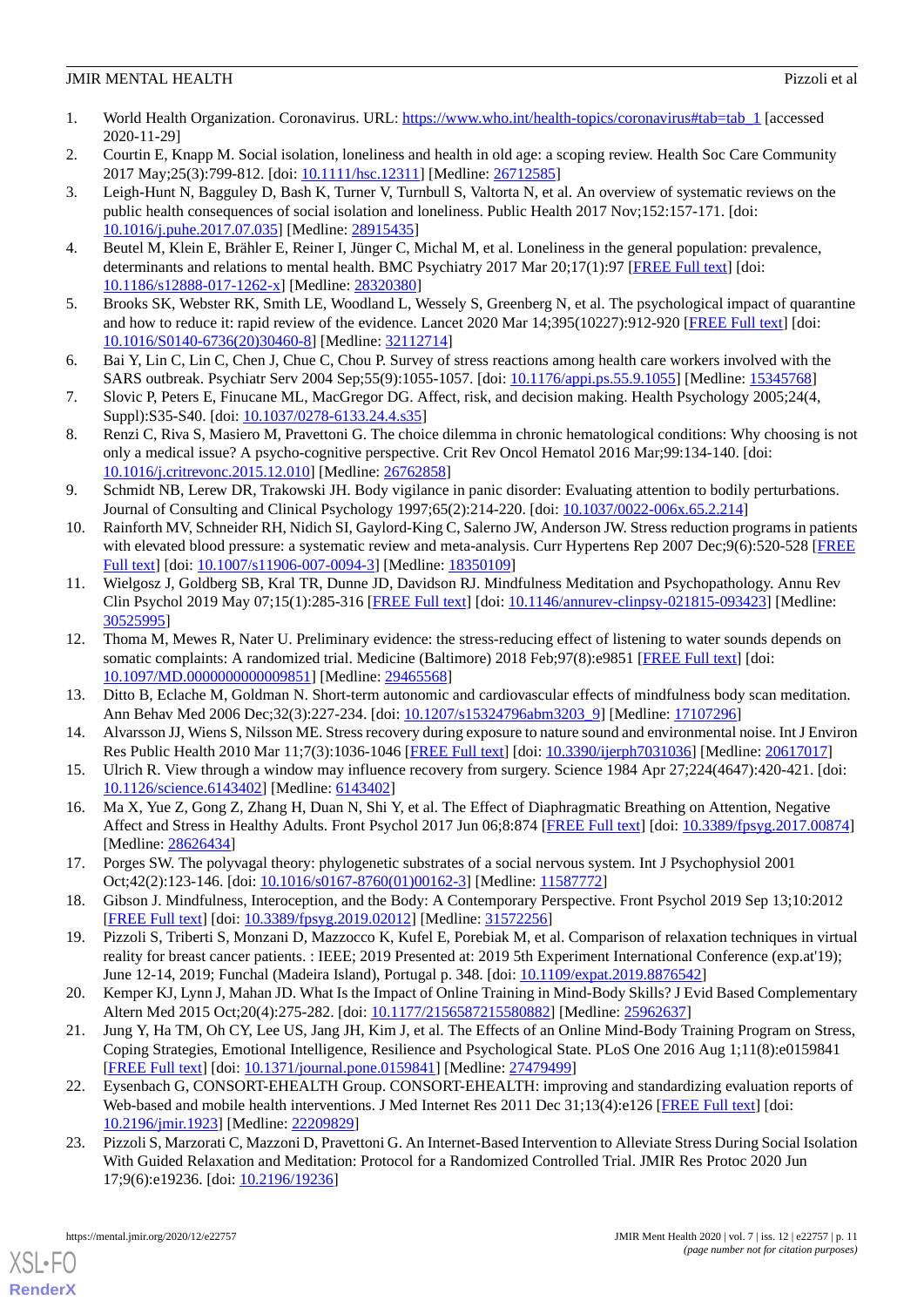- <span id="page-11-0"></span>24. Spielberger C, Gorsuch R, Lushene R, Vagg P, Jacobs G. State-Trait Anxiety Inventory for Adults. Sampler Set. Manual, Instrument and Scoring Guide. Palo Alto, CA: Consulting Psychologists Press; 1983.
- <span id="page-11-1"></span>25. Renzi DA. State-Trait Anxiety Inventory. Measurement and Evaluation in Counseling and Development 2018 Jul 13;18(2):86-89. [doi: [10.1080/07481756.1985.12022795\]](http://dx.doi.org/10.1080/07481756.1985.12022795)
- <span id="page-11-2"></span>26. Taylor S, Zvolensky MJ, Cox BJ, Deacon B, Heimberg RG, Ledley DR, et al. Robust dimensions of anxiety sensitivity: development and initial validation of the Anxiety Sensitivity Index-3. Psychol Assess 2007 Jun;19(2):176-188. [doi: [10.1037/1040-3590.19.2.176\]](http://dx.doi.org/10.1037/1040-3590.19.2.176) [Medline: [17563199](http://www.ncbi.nlm.nih.gov/entrez/query.fcgi?cmd=Retrieve&db=PubMed&list_uids=17563199&dopt=Abstract)]
- <span id="page-11-4"></span><span id="page-11-3"></span>27. Petrocchi N, Tenore K, Couyoumdjian A, Gragnani A. The Anxiety Sensitivity Index-3: Factor structure and psychometric properties in Italian clinical and nonclinical samples. Appl Psychol Bull 2014;269(62):53-64 [\[FREE Full text\]](https://www.researchgate.net/profile/Nicola_Petrocchi/publication/281729285_The_Anxiety_Sensitivity_Index-3_Factor_structure_and_psychometric_properties_in_Italian_clinical_and_non-clinical_samples/links/562b548b08ae22b17033339e.pdf)
- <span id="page-11-5"></span>28. Olatunji B, Deacon B, Abramowitz J, Valentiner D. Body vigilance in nonclinical and anxiety disorder samples: structure, correlates, and prediction of health concerns. Behav Ther 2007 Dec;38(4):392-401. [doi: [10.1016/j.beth.2006.09.002\]](http://dx.doi.org/10.1016/j.beth.2006.09.002) [Medline: [18021953](http://www.ncbi.nlm.nih.gov/entrez/query.fcgi?cmd=Retrieve&db=PubMed&list_uids=18021953&dopt=Abstract)]
- <span id="page-11-6"></span>29. Potvin O, Bergua V, Meillon C, Le Goff M, Bouisson J, Dartigues J, et al. Norms and associated factors of the STAI-Y State anxiety inventory in older adults: results from the PAQUID study. Int Psychogeriatr 2011 Jan 21;23(6):869-879. [doi: [10.1017/s1041610210002358\]](http://dx.doi.org/10.1017/s1041610210002358)
- <span id="page-11-7"></span>30. Pozza A, Dèttore D. Psychometric Evidence of the Italian Anxiety Sensitivity Index-3 (ASI-3) in Patients with Anxiety Disorders and Psychosis. RPBS 2015 Jan 24;3(1):7-17. [doi: [10.12691/rpbs-3-1-3](http://dx.doi.org/10.12691/rpbs-3-1-3)]
- <span id="page-11-8"></span>31. Guze SB. Diagnostic and Statistical Manual of Mental Disorders, 4th ed (DSM-IV). American Psychiatric Association 1995 Aug;152(8):1228-1228. [doi: [10.1176/ajp.152.8.1228](http://dx.doi.org/10.1176/ajp.152.8.1228)]
- <span id="page-11-9"></span>32. Sadock BJ, Sadock VA, Ruiz P, editors. Kaplan & Sadock's Synopsis of Psychiatry: Behavioral Sciences/clinical Psychiatry. Philadelphia, PA: Wolters Kluwer; 2015.
- <span id="page-11-10"></span>33. Bradley MM, Lang PJ. Measuring emotion: the Self-Assessment Manikin and the Semantic Differential. J Behav Ther Exp Psychiatry 1994 Mar;25(1):49-59. [doi: [10.1016/0005-7916\(94\)90063-9\]](http://dx.doi.org/10.1016/0005-7916(94)90063-9) [Medline: [7962581\]](http://www.ncbi.nlm.nih.gov/entrez/query.fcgi?cmd=Retrieve&db=PubMed&list_uids=7962581&dopt=Abstract)
- <span id="page-11-11"></span>34. Olatunji BO, Deacon BJ, Abramowitz JS, Valentiner DP. Body vigilance in nonclinical and anxiety disorder samples: structure, correlates, and prediction of health concerns. Behav Ther 2007 Dec;38(4):392-401. [doi: [10.1016/j.beth.2006.09.002\]](http://dx.doi.org/10.1016/j.beth.2006.09.002) [Medline: [18021953\]](http://www.ncbi.nlm.nih.gov/entrez/query.fcgi?cmd=Retrieve&db=PubMed&list_uids=18021953&dopt=Abstract)
- <span id="page-11-13"></span><span id="page-11-12"></span>35. Pedrabissi L, Santinello M. Verifica della validità dello STAI forma Y di Spielberger. Giunti Organizzazioni Speciali 1989;191-192:11-14 [[FREE Full text\]](https://psycnet.apa.org/record/1991-73411-001)
- 36. Andersson G. Internet-Delivered Psychological Treatments. Annu Rev Clin Psychol 2016 Mar 28;12(1):157-179. [doi: [10.1146/annurev-clinpsy-021815-093006\]](http://dx.doi.org/10.1146/annurev-clinpsy-021815-093006) [Medline: [26652054](http://www.ncbi.nlm.nih.gov/entrez/query.fcgi?cmd=Retrieve&db=PubMed&list_uids=26652054&dopt=Abstract)]
- <span id="page-11-14"></span>37. Wei N, Huang B, Lu S, Hu J, Zhou X, Hu C, et al. Efficacy of internet-based integrated intervention on depression and anxiety symptoms in patients with COVID-19. J Zhejiang Univ Sci B 2020 May;21(5):400-404 [\[FREE Full text](http://europepmc.org/abstract/MED/32425006)] [doi: [10.1631/jzus.B2010013](http://dx.doi.org/10.1631/jzus.B2010013)] [Medline: [32425006\]](http://www.ncbi.nlm.nih.gov/entrez/query.fcgi?cmd=Retrieve&db=PubMed&list_uids=32425006&dopt=Abstract)
- <span id="page-11-15"></span>38. Jain S, Shapiro SL, Swanick S, Roesch SC, Mills PJ, Bell I, et al. A randomized controlled trial of mindfulness meditation versus relaxation training: effects on distress, positive states of mind, rumination, and distraction. Ann Behav Med 2007 Feb;33(1):11-21. [doi: [10.1207/s15324796abm3301\\_2\]](http://dx.doi.org/10.1207/s15324796abm3301_2) [Medline: [17291166\]](http://www.ncbi.nlm.nih.gov/entrez/query.fcgi?cmd=Retrieve&db=PubMed&list_uids=17291166&dopt=Abstract)
- 39. Baumeister H, Reichler L, Munzinger M, Lin J. The impact of guidance on Internet-based mental health interventions A systematic review. Internet Interventions 2014 Oct;1(4):205-215. [doi: [10.1016/j.invent.2014.08.003](http://dx.doi.org/10.1016/j.invent.2014.08.003)]

# **Abbreviations**

**ANOVA:** analysis of variance **ASI-3:** Anxiety Sensitivity Index-3 **BVS:** Body Vigilance Scale **CONSORT:** Consolidated Standards of Reporting Trials **ES:** effect size **SAM:** Self-Assessment Manikin **STAI-Y:** State-Trait Anxiety Inventory form-trait subscale **VAS:** Visual Analogue Scale